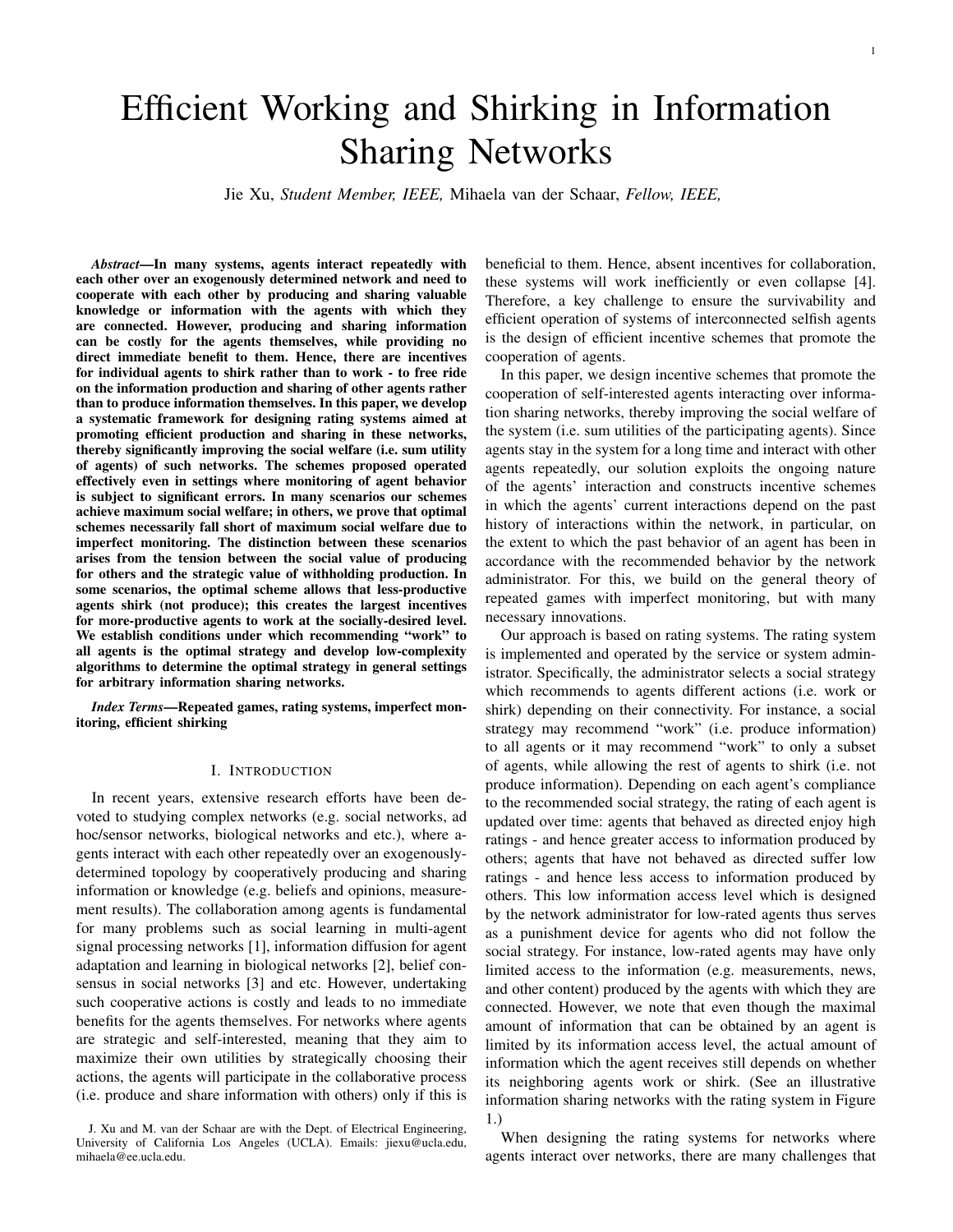

Fig. 1. An illustrative information sharing network with the rating system.

need to be considered. The first challenge is due to the imperfect monitoring of agents' actions. In practical systems, actions taken by the agents are usually imperfectly monitored due to environment noise or mistakes made by receiving agents. For example, even though an agent worked, a receiving agent could report its cooperation but this report may be lost or, alternatively, the receiving agent may mistakenly believe that the information provided by the providing agent is not of adequate quality and thus, it may mistakenly report that the providing agent was uncooperative. If there are no reporting errors, then the administrator can safely block a low-rated agent from accessing information created by other agents with which it is connected. This will provide the strongest incentives for agents to cooperate. However, because monitoring is imperfect, the frequency that a punishment is triggered (thereby resulting in undesirable social welfare loss) largely depends on the accuracy of the monitoring. Therefore, the incentive scheme design needs to explicitly take this into consideration in order to maximize the social welfare.

The second challenge comes from agents' heterogeneity in terms of connectivity, benefits and costs. One rating system design may provide sufficient incentives for some agents to work but not for others. In certain scenarios, in order to maximize the social welfare, the optimal rating system may compromise the shirking behavior of some agents, given that their contribution to the social welfare is minimal while a milder punishment can be adopted to sustain the incentivecompatibility of the remaining agents. Due to this tension between social value of producing for others and the strategic value of withholding production, shirking can also be "efficient" in information sharing networks with imperfect monitoring. With this insight, the optimal social strategy which recommends to agents specific levels of information production becomes significantly more challenging to determine (as compared to all existing related works [5][6][7] where to all agents "work" is recommended). This challenge stems from the heterogeneous incentives of agents in information sharing networks since they enjoy different levels of benefits and is further amplified by the fact that agents' incentives are coupled and interdependent in a (possibly extremely) complex way. In the worst case, the shirking behavior of one agent may cause a "chain reaction" which leads to all agents shirking and hence, to a network collapse.

Another important feature of the information sharing network we consider is that agents broadcast the *same* information to all their neighbors. Withholding information therefore punishes *all* neighbors. In the existing works [8][9] agents provide *different* services to each of their neighbors and withholding service therefore punishes only the *single* neighbor from whom service is withheld. Thus, in the present scenario it is much more difficult for an agent to threaten or use punishments in order to provide incentives for those with whom it interacts.

In this paper, we solve the optimal rating system design problem for the information sharing networks. In particular, our contributions include:

- We determine conditions under which the intuitive strategy where all agents should work is indeed optimal;
- *•* We develop low-complexity algorithms to determine the optimal rating system for arbitrary information sharing networks. The optimality of the algorithms is proved under certain conditions;
- *•* We study the impact of network structure on the emergence of "efficient" shirking (i.e. the optimal strategy allows less-productive agents to shirk).

Besides these rigorous analytical characterizations of the optimal rating system, our simulations also indicate that the proposed rating system is able to create incentives for agents to work at socially-desired level and significantly outperforms other widely-used incentive schemes such as Tit-for-Tat and Trigger strategies.

The proposed rating system is applicable to many applications where self-interested agents are inter-connected and need to exchange information/goods or services/favors with their neighbors. For instance, it can be applied to crowdsourcing, user-generated content networks, peer-to-peer networks etc.

The rest of this paper is organized as follows. Section II discusses the related works. Section III formalizes the information production and sharing game over networks. Section IV introduces the rating system. Section V designs the optimal incentive-compatible rating system. Section VI provides simulation results to highlight the features of the rating system design. Section VII concludes the paper.

## II. RELATED WORKS

Information sharing networks, where agents interact repeatedly over network to share valuable information, content and other resources range from communication networks [1] to biological networks [2], social and economic networks [3][10]. A large research effort was dedicated in the past years to studying the emergent behavior arising from the interaction of individual agents in such networks as well as to designing efficient in-network signal processing methods. Most of these works assume that agents are cooperative and follow the strategy or protocol prescribed by the designer at all times. However, free riding behavior of agents has been observed in many types of information sharing networks such as online forums, microblogging websites and other online social networks [11][12][13][14]. When agents are self-interested, incentives for agents to cooperate need to be designed to ensure the survivability and efficient operation of these systems.

A large body of research has been dedicated to the design of incentive mechanisms which encourage cooperation among agents. Some popular mechanisms rely on pricing mechanisms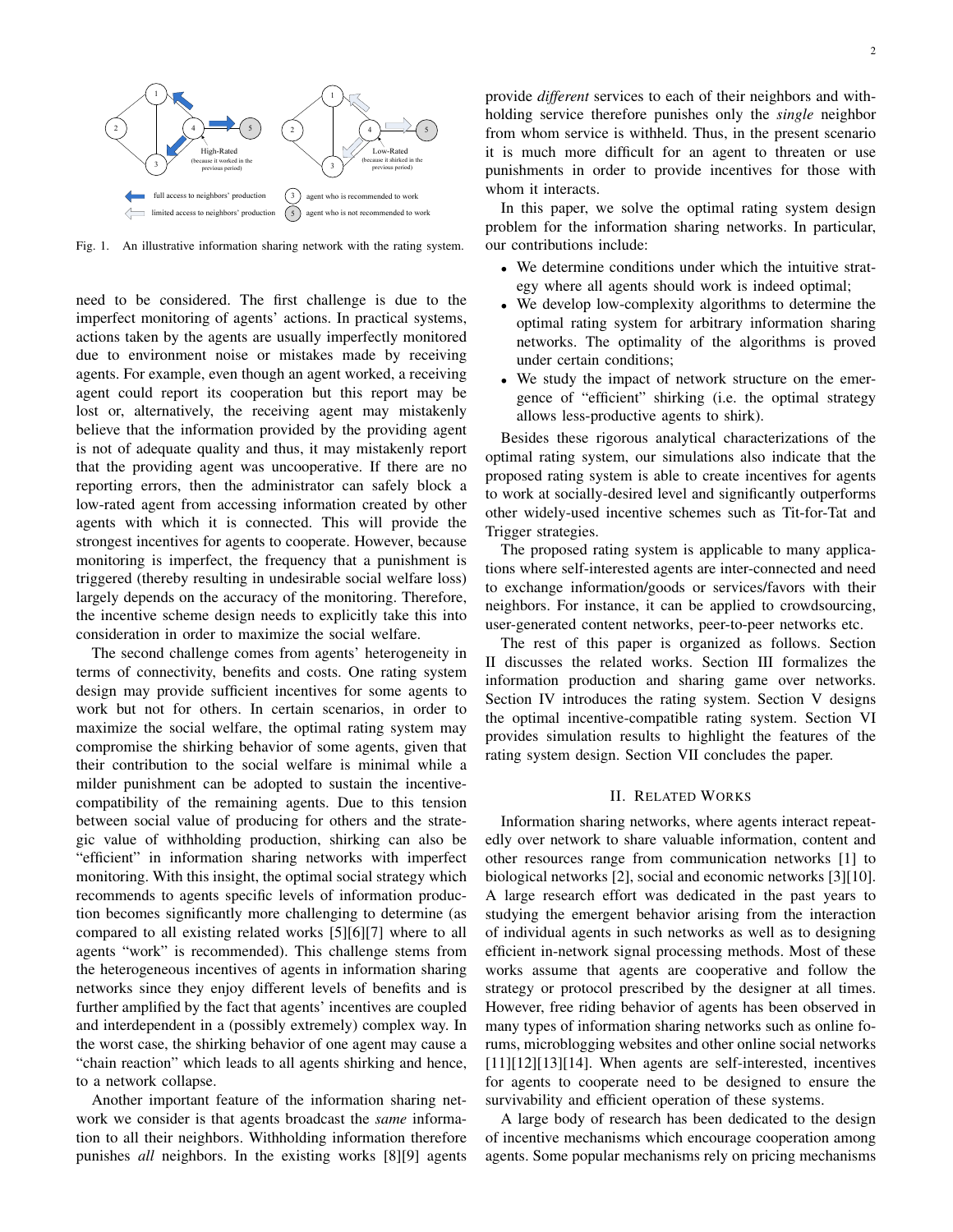or reputation mechanisms. Pricing mechanisms [15][16] are appropriate in many settings, but they are not adequate incentive schemes for many networks where much of the appeal is that the information is free (e.g. online social networks). Under a reputation mechanism, an agent is assigned with a global reputation [17] based on its past interactions with all other agents in the system. A differential service scheme recommends actions based only on the reputations of agents, and not on their entire history of interactions. Much of the existing work on reputation mechanisms is concerned with practical implementation details such as effective information gathering techniques [18] or determining the impact of reputation on a seller's prices and sales [19][20]. The few works providing theoretical results consider either one (or a few) long-lived agent(s) interacting with many short-lived agents [21][22][23] or anonymous, homogenous and unconnected agents selected to interact with each other using random matching [5][6][7][24][25].

This paper significantly differs from existing incentive mechanisms in the following aspects. First, few existing works consider incentive design in a network interaction environment where agents repeatedly interact over networks/graphs. The network constraint makes incentive design much more challenging since actions and incentives are coupled in a complicated manner. Second, the agent interaction cannot be formulated using a standard repeated game in which two interacting agents have double coincidence of wants. Due to the asymmetric interests of the agents, conventional incentive mechanisms used in repeated games based on direct reciprocity (such as Tit-for-Tat strategy [8]) fail to work. Our rating system exploits social/indirect reciprocity to provide agents with incentives to cooperate. Third, our work is unique because it carefully considers the impact of imperfect monitoring and the heterogeneity of agents on incentives. No such prior work considering all these issues exists. Last but not least, we derive non-trivial and surprising results: network settings exist where we can prove that shirking by certain agents is beneficial.

Few research results exist which study the interaction of self-interested agents repeatedly interacting over graphs. For instance, [26] studies how the topology influences the cooperation level of networked agents through the use of community enforcement. In [27], network patterns that sustain favor exchanges are characterized. However, system design is missing in these papers. In [28], the authors show that heterogeneity may preclude the emergence of cooperative behavior. Therefore, partitioning a group into more homogeneous subgroups can enable cooperative behavior which may not be feasible otherwise. However, different from our work, [28] assumes that the designer can determine the connectivity between agents (i.e. which agent can interact with which agent). In our setting, agents are connected over an exogenously determined topology and therefore, the design is restricted by the underlying topology, thereby complicating the rating system design.

Our prior work [9] studies networks in which each agent provides *different* services to each of its neighbors. For example, in wireless relay networks, a node can forward different packets to different destination nodes; the destination node

only benefits by receiving the packets addressed to itself but not packets addressed to other agents. In that work, we use distributed optimization techniques to design incentivecompatible rating systems. The systems that we design exploit the fact that an agent can withhold service for a specific neighbor but continue the relaying service for other neighbors: the punishments can be made differential. In the current paper, the focus is on information sharing networks where an agent broadcasts information to all its neighbors. For example, an agent may post a review or a recommendation that all its neighbors can see. However, since this sharing is public, if an agent does not post, none of its neighbors obtain the benefit. Hence, not posting punishes all neighbors; it is not possible to punish one neighbor and not another. The current setting requires completely different analysis and yields different rating schemes with surprisingly different properties, for instance, shirking may become efficient in certain networks.

Table I highlights the significant differences of our rating system from existing works.

## III. SYSTEM MODEL

## *A. Information Production Game over a Network*

We consider a network of *N* agents, represented by a set  $\mathcal{N} = \{1, 2, ..., N\}$ . Agents are connected according to a topology matrix  $G$ . If  $g_{ij} = 1$ , then there is a directed link from agent *i* to agent *j*. If  $g_{ij} = 0$ , then there is not such a link. Note that links are directed and hence, *gij* does not necessarily equal *gji*. We assume that this underlying topology is predetermined for the following analysis and we do not consider the network formation process. We refer readers interested in network formation problems to [27].

We consider a discrete time system. In each period, each agent *i* chooses an action  $a_i \in \mathcal{A} = \{0, 1\}$  where  $a_i = 1$ stands for "work" and  $a_i = 0$  stands for "shirk". If an agent works, the agents that connect to it receive benefits. Denote  $b_{ij} \in \mathbb{R}^+$  as the benefit that agent *i* obtains from agent *j*. If there is no link from agent  $i$  to agent  $j$ , then it must be  $b_{ij} = 0$ . Note that  $b_{ij}$  could be different from  $b_{kj}$ ,  $(k \neq i)$ even though both agent *i* and agent *k* connect to the same agent *j*. Working is costly and we denote  $c_i > 0$  as the cost for agent  $i$  to work  $\frac{1}{i}$ . We assume that shirking incurs no cost. Agents interact repeatedly with each other and discount the next period utility by a discount factor  $\delta \in [0, 1)$ .

Given the action profile  $a(t)$  of all agents, the utility of agent *i* at any period *t* is

$$
u_i(\boldsymbol{a}) = \sum_{j:g_{ij}=1} b_{ij} a_j - c_i a_i \tag{1}
$$

If agents are compliant, then the network administrator can assign actions to agents to maximize the social welfare, which is defined as the sum utility of all agents, by solving the following optimization problem,

maximize 
$$
V = \sum_{i} u_i(a)
$$
  
subject to  $a_i \in \{0, 1\}, \forall i$  (2)

<sup>1</sup>Here we assume that working does not bring benefit to the agent itself. However, if working also brings some benefit  $b_{ii} > 0$  to agent *i* itself, we can consider the net cost  $c_i - b_{ii}$  in the system model.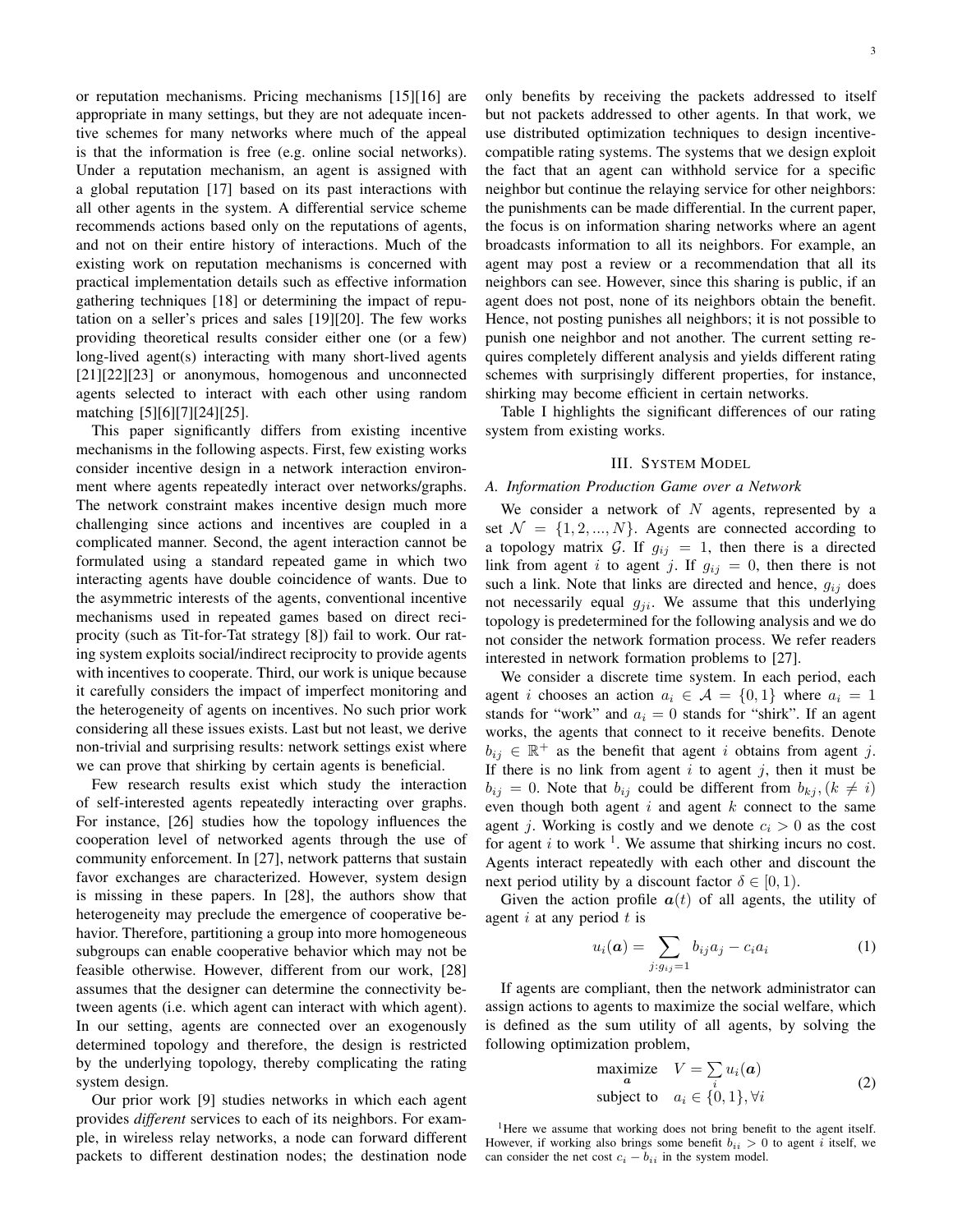|                                           | [Kandori 1992;<br>Ellison 1995   | Dellarocas<br>2005 <sub>1</sub> | Zhang et al.<br>2013             | [Xu et al 2014]                             | This work                                   |
|-------------------------------------------|----------------------------------|---------------------------------|----------------------------------|---------------------------------------------|---------------------------------------------|
| <i>Incentive</i><br>mechanism             | Differential<br>services         | Monetary<br>rewards             | Differential<br>services         | Differential<br>services                    | Differential<br>services                    |
| Asymmetry of<br>interests                 | No                               | No.                             | Yes                              | Yes                                         | Yes                                         |
| Number of<br>long lived<br><i>players</i> | Multiple                         | One                             | Multiple                         | Multiple                                    | Multiple                                    |
| Player<br><i>interactions</i>             | One to one<br>random<br>matching | One to one<br>random arrival    | One to one<br>random<br>matching | One to many<br>link based<br>over a network | One to many<br>node based<br>over a network |
| <i>Action space</i>                       | Discrete                         | Discrete                        | Discrete                         | Continuous                                  | Discrete                                    |
| Benefit and<br>cost                       | Homogeneous                      | Homogeneous                     | Homogeneous                      | Heterogeneous                               | Heterogeneous                               |
| <i>Optimization</i><br>criterion          | Individual<br>long term utility  | Individual<br>long term utility | Sum utility of<br>all players    | Sum utility of<br>all players               | Sum utility of<br>all players               |
| Resulting<br><i>optimal</i><br>strategy   | Cooperate                        | Cooperate                       | Cooperate                        | Cooperate                                   | Not necessarily<br>all cooperate            |

TABLE I COMPARISONS WITH EXISTING WORKS.

The optimal solution of the above problem can be characterized as follows

$$
a_i = \begin{cases} 1, \text{if } c_i < \sum_{j:g_{ij}=1} b_{ji} \\ 0, \text{otherwise} \end{cases}
$$
 (3)

Basically, if an agent *i*'s contribution to the social welfare (i.e.  $\sum_{j} b_{ji}$ ) is greater than its production cost, then it is  $j: g_{ji} = 1$ optimal for agent *i* to work. In the following analysis, we focus on the case that  $c_i < \sum b_{ji}$ ,  $\forall i$  and hence, the optimal action profile is  $a^* = 1$ . That is, the social welfare is maximized when all agents work. However, if agents are self-interested, then the only Nash equilibrium (NE) of this information sharing game is  $a^{NE} = 0$  because information production only incurs a cost but no direct benefit to the agents. Therefore, the social welfare at NE is 0:  $V^{NE}$  = ∑  $\sum_{i} u_i(\boldsymbol{a}^{NE}) = 0.$ 

#### *B. Problem Formulation*

The objective of the network administrator is to design an incentive mechanism to provide self-interested agents with incentives to work in order to maximize the social welfare. Let *π* be an incentive mechanism and *V <sup>π</sup>* be the social welfare achieved by  $\pi$  if it is incentive-compatible, meaning that all agents follow the strategy given by the incentive mechanism in their own self-interest. The design problem is therefore,

maximize 
$$
V^{\pi}
$$
  
subject to  $\pi$  is Incentive-Computible (4)

# IV. THE RATING SYSTEM

In this paper, we design a simple but practical rating system aiming to maximize the social welfare of the agent network. The reasons why we choose such a rating system are two-fold. First, the proposed rating system is simple to implement and easy to maintain in practical systems. The implementation and maintenance complexity is of significant importance especially when the system is of large-scale. Second, adopting such a simple rating structure allows us to better focus on the impact of agents' heterogeneity induced by the connectivity on the rating system performance in the imperfect monitoring scenarios.

The rating system has three components.

(1) Recommended Strategy. The administrator recommends different actions to different agents according to a mapping  $\sigma : \mathcal{N} \to \{1, \text{null}\}$  where  $\sigma(i)$  is the action recommended to agent *i*. If  $\sigma(i) = 1$ , then "work" is recommended to agent *i*; if  $\sigma(i)$  = null, then there is no recommendation to agent *i*. Effectively, a recommended strategy partitions the agent set into two complementary subsets  $P$  and  $\overline{P}$  of agents such that "work" is recommended to only agents in *P*. Recommended strategies can be partially ordered. We say  $\sigma_1 \prec \sigma_2$  if they satisfy the following condition:  $\forall i \in \mathcal{N}$ , if  $\sigma_1(i) = 1$ , then  $\sigma_2(i) = 1$  and there exists at least one agent *j* such that  $\sigma_1(j)$  = null while  $\sigma_2(j)$  = 1. Given the recommended strategy, we can also compute the maximum benefit that can be obtained by an agent *i* if all agents follow the strategy, denoted by  $b_i(\sigma) = \sum_{j:g_{ij}=1} \sigma(j)b_{ij}$ .

(2) Rating Set and Information Access Levels. We consider a simple binary rating set  $\{0, 1\}$  where  $\theta_i(t) = 1$  means that the rating of agent *i* at time *t* is high while  $\theta_i(t) = 0$  means that its rating is low. High-rated agents have full access to the information produced by its neighbors, and hence if  $\theta_i(t) = 1$ , then agent *i*'s benefit is  $b_i(\sigma)$ . Low-rated agents have less access to the information produced by its neighbors limited by the network administrator. Therefore, if  $\theta_i(t) = 0$ , then agent *i*'s benefit is  $p_i b_i(\sigma)$  where  $0 \leq p_i < 1$  is a punishment parameter determined by the network administrator. In general  $p_i$  is not necessarily the same for all agents. We call these *discriminative policies* (DPs). However, in many systems,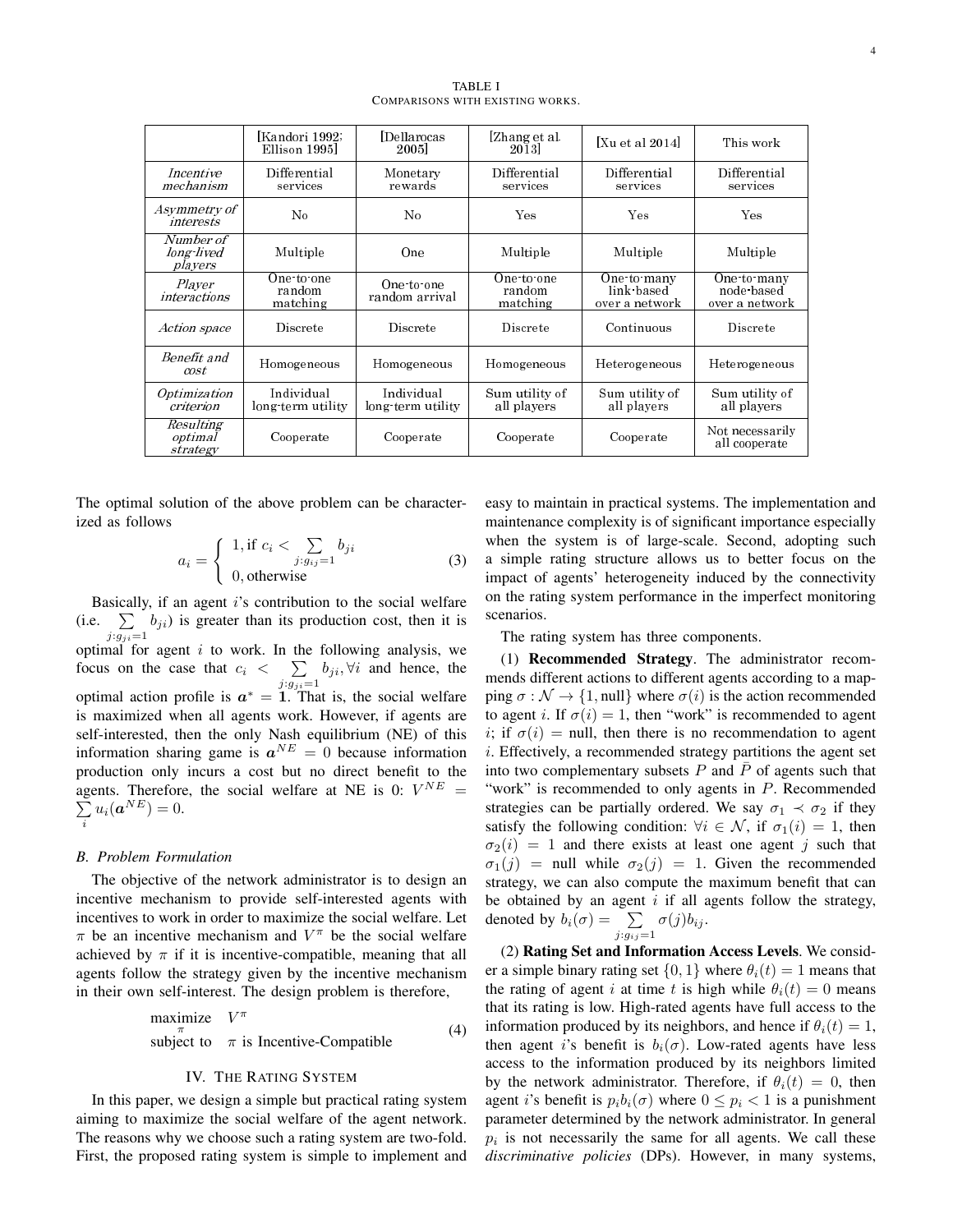access policies often do not discriminate among agents so it is also important to study the case that  $p_i = p, \forall i$  in which the punishment level only depends on the ratings but not agents' identities. We call these *non-discriminative policies* (NDPs). We note that such a punishment device can be easily implemented in practice, either by the administrator or the interacting agents themselves. For instance, on Facebook, only a fraction of content produced by agents is displayed to lowrated agents.

(3) Rating Update Rule. The rating update rule, which is executed at the end of each period, decides how the ratings of the agents should be updated according to their production actions and the strategies that are recommended to them. It is a mapping  $\tau : \{1, \text{null}\} \times \mathcal{A} \rightarrow [0, 1]$  which decides the probability that the next period rating of an agent *i* is high (i.e.  $\theta_i(t+1) = 1$ ) according to the recommended strategy  $\sigma(i)$ and the current period action  $a_i(t)$ . In particular, the following simple update rule is adopted in this paper:

$$
\tau(1,1) = 1, \tau(1,0) = 0, \tau(\text{null}, \cdot) = 1 \tag{5}
$$

Specifically, the rating update depends on whether it followed the recommendation or not. The agents that have behaved as directed enjoy high ratings while the agents that have not behaved as directed suffer low ratings. If there is no recommendation to an agent, then the agent's rating is constantly high. Note, however, that the above update rule applies to a perfect monitoring scenario where production actions are perfectly monitored without errors. In practice, monitoring is never perfect and hence, we explicitly take into account the imperfect monitoring of agent behavior in our rating system design. Therefore, the rating update rule is modified to be

$$
\tau(1,1) = 1 - \epsilon^{\text{MD}}, \tau(1,0) = \epsilon^{\text{FA}}, \tau(\text{null}, \cdot) = 1 \tag{6}
$$

where  $\epsilon^{MD} \in [0, 0.5]$ ,  $\epsilon^{FA} \in [0, 0.5]$  are the miss detection and false alarm error probabilities, respectively.

Under the above proposed rating system, the design parameters are summarized by the recommended strategy  $\sigma$  and the information access levels  $p = \{p_i, \forall i : \sigma(i) = 1\}$ . Hence, we concisely write a rating system as  $\pi = (\sigma, \mathbf{p})$ . We note again that in the NDP case,  $p_i = p, \forall i$ . Next we compute the achievable social welfare of a rating system by assuming that it is incentive-compatible.

If the rating system is incentive-compatible, then agents to whom "work" is recommended will always work and agents to whom "work" is not recommended will always shirk. Hence, for an agent *i*, its utility at period *t* is

$$
u_i(t) = \begin{cases} b_i(\sigma) - c_i \mathbf{1}_{\sigma(i)=1}, \text{if } \theta_i(t) = 1\\ p_i b_i(\sigma) - c_i \mathbf{1}_{\sigma(i)=1}, \text{if } \theta_i(t) = 0 \end{cases}
$$
 (7)

where 1 is the indicator function. For an agent *i* to whom "work" is recommended, the stationary distribution of its rating can be computed by solving a two-state Markov chain:

MD

$$
Prob(\theta_i = 1) = 1 - \epsilon^{MD}, Prob(\theta_i = 0) = \epsilon^{MD}
$$
 (8)

Therefore, the expected utility of agent *i* over the states is

$$
\mathbb{E}\mu_i = [(1 - \epsilon^{\text{MD}}) + \epsilon^{\text{MD}}p_i]b_i(\sigma) - c_i \tag{9}
$$

If "work" is not recommended to an agent *i*, the expected utility of agent *i* is

$$
\mathbb{E}\mu_i = b_i(\sigma) \tag{10}
$$

Therefore, the achievable social welfare of a rating system  $\pi = (\sigma, \mathbf{p})$  (if all agents follow) is

$$
= \sum_{i:\sigma(i)=1}^{V(\sigma,\mathbf{p})} \{[(1-\epsilon^{MD})+\epsilon^{MD}p_i]b_i(\sigma)-c_i\}+\sum_{i:\sigma(i)=null} b_i(\sigma)
$$

$$
= \sum_{i}^{V(\sigma(i)=1} b_i(\sigma)-\sum_{i:\sigma(i)=1} [\epsilon^{MD}(1-p_i)b_i(\sigma)+c_i]
$$
(11)

As we can see from (11), in order to maximize the social welfare, the administrator should choose a high *p<sup>i</sup>* (i.e. a milder punishment) and recommend "work" to as many agents as possible (since the optimal social welfare is achieved at  $a^* = 1$ ). However,  $p_i$  cannot be chosen as arbitrarily high since that will not provide sufficient incentives for agents to follow the recommended strategy. Instead, the choice of *p* should be tailored to the specific choice of the strategy  $\sigma$  as will be shown in the next section.

## V. OPTIMAL INCENTIVE-COMPATIBLE RATING SYSTEM

In this section, we first study the feasible region and the optimal choice of  $p$  given the recommended strategy  $\sigma$  such that the rating system is incentive-compatible. Next, we jointly optimize  $\sigma$  and  $p$  to maximize the social welfare.

# *A. Optimal p for a given σ*

As mentioned in the last section, the information access levels *p* for low-rated agents cannot be chosen as arbitrarily high since the punishment will not be strong enough to deter agents from deviating from the recommended strategy. Agents will follow the recommended strategy if and only if the utility by following outweighs the utility by deviating. Since agents are long-lived in the network, we consider their long-term utilities when evaluating agents' incentives. Consider an agent *i* such that  $\sigma(i) = 1$ , let  $U_i^{\infty}(\theta_i)$  be its long-term utility when its rating is  $\theta_i$ .  $U_i^{\infty}(\theta_i)$  can be computed recursively as follows:

$$
U_i^{\infty}(1) = b_i(\sigma) - c_i + \delta[(1 - \epsilon^{MD})U_i^{\infty}(1) + \epsilon^{MD}U_i^{\infty}(0)]
$$
  
\n
$$
U_i^{\infty}(0) = p_i b_i(\sigma) - c_i + \delta[(1 - \epsilon^{MD})U_i^{\infty}(1) + \epsilon^{MD}U_i^{\infty}(0)]
$$
\n(12)

In the right-hand side of either of the above two equations, the first term is the utility that agent *i* obtains in the current period depending on its rating and the second term is the discounted continuation utility in the subsequent periods.

Alternatively, if agent *i* unilaterally deviates from the recommended strategy only in the current period, then its long-term utility becomes,

$$
\tilde{U}_i^{\infty}(1) = b_i(\sigma) - c_i + \delta[\epsilon^{\text{FA}} U_i^{\infty}(1) + (1 - \epsilon^{\text{FA}})U_i^{\infty}(0)]
$$
\n
$$
\tilde{U}_i^{\infty}(0) = p_i b_i(\sigma) - c_i + \delta[\epsilon^{\text{FA}} U_i^{\infty}(1) + (1 - \epsilon^{\text{FA}})U_i^{\infty}(0)]
$$
\n(13)

The one-shot deviation principle [29] in the repeated games theory allows us to only compare the values of  $U_i^{\infty}(\theta)$ and  $\tilde{U}_i^{\infty}(\theta)$  in order to determine whether the incentivecompatible constraint is satisfied for agent *i*. Basically the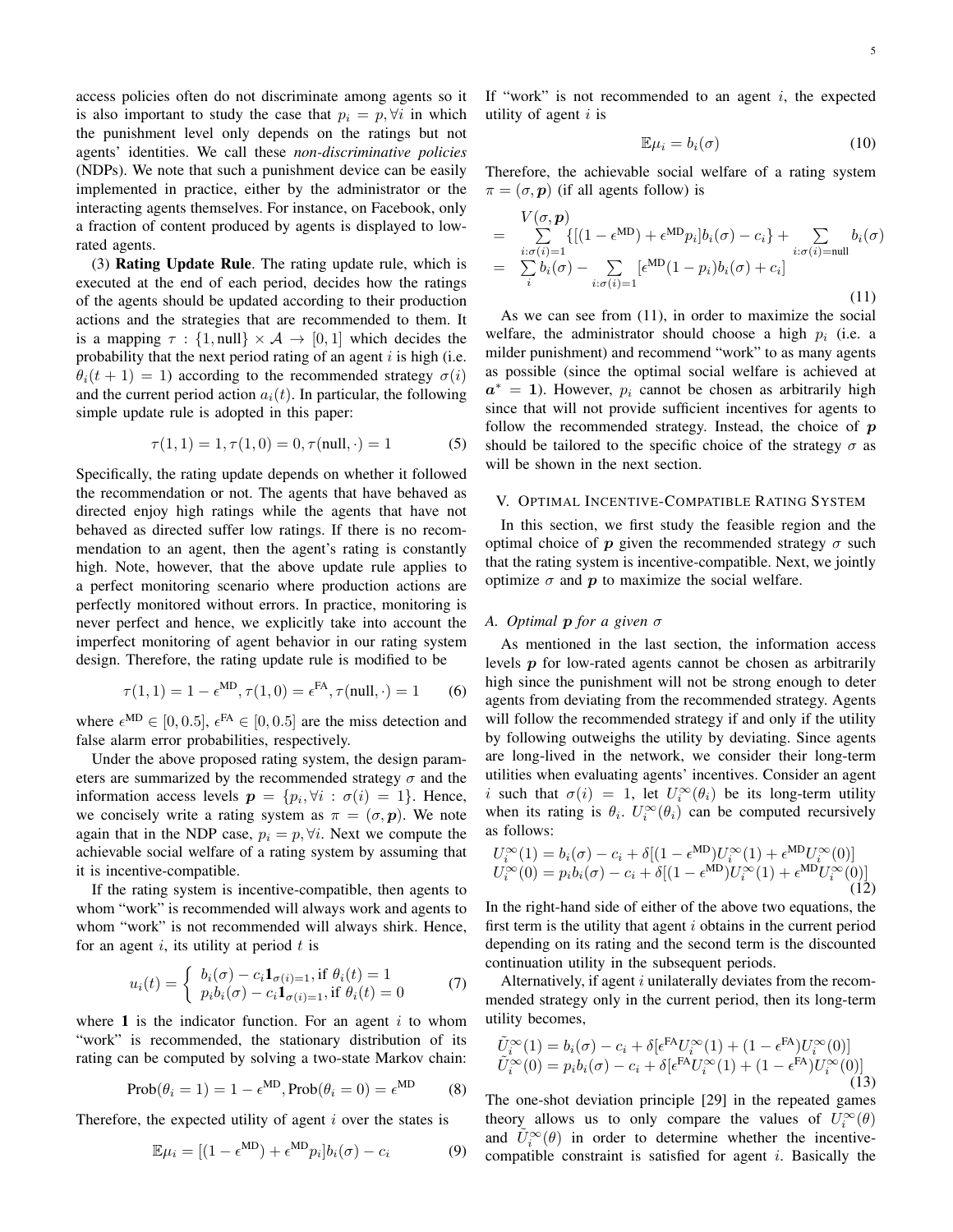one-shot deviation principle says that if an agent cannot gain by unilaterally deviating from the recommended strategy only in the current period and following the recommended strategy afterwards, then it cannot gain by switching to any other strategies (possibly multiple-shot deviations) either, and vice versa.

Before we study the optimal *p*, we introduce here an important network characteristic given the recommended strategy *σ*.

Definition 1. *The critical benefit-to-cost ratio of a network* given the recommended strategy  $\sigma$  *is*  $\gamma(\sigma)$  =  $\min_{i:\sigma(i)=1} \{b_i(\sigma)/c\}.$ 

Theorem 1 below establishes the feasible and the optimal values of  $p$  given a recommended strategy  $\sigma$ .

Theorem 1. *Given a recommended strategy σ, an incentivecompatible rating system can be constructed if and only if*  $\gamma(\sigma) \ge \frac{1}{\delta(1 - \epsilon^{MD} - \epsilon^{FA})}$  and

\n- In DP systems, 
$$
p_i \leq 1 - \frac{1}{\delta(1 - \epsilon^{MD} - \epsilon^{FA})} \frac{c_i}{b_i(\sigma)}, \forall i
$$
.
\n- In NDP systems,  $p \leq 1 - \frac{1}{\delta(1 - \epsilon^{MD} - \epsilon^{FA}) \gamma(\sigma)}$
\n

*Moreover, the optimal p ∗ is the binding value of the above inequalities.*

*Proof:* Consider the DP case and consider an agent *i* such that  $\sigma(i) = 1$ , we apply the one-shot deviation principle,

$$
U_i^{\infty}(\theta) - \tilde{U}_i^{\infty}(\theta)
$$
  
=  $-c_i + \delta(1 - \epsilon^{MD} - \epsilon^{FA})(U_i^{\infty}(1) - U_i^{\infty}(0)) \ge 0$  (14)

According to (13), we have  $U_i^{\infty}(1) - U_i^{\infty}(0) = (1 - p_i) b_i(\sigma)$ . Substituting this into the above equation, we obtain the condition on *p<sub>i</sub>*, i.e.  $p_i \leq 1 - \frac{1}{\delta(1 - \epsilon^{MD} - \epsilon^{FA})} \frac{c_i}{b_i(\sigma)}$ . Obviously, for  $p_i$  to have a valid value in  $[0, 1)$ , it must be true that  $b_i(\sigma)$  $\frac{a}{c_i} \geq \frac{1}{\delta(1 - \epsilon^{MD} - \epsilon^{FA})}$ . For the rating system to be incentive compatible, this must hold for all agents. Since the utility of agent *i* is increasing in  $p_i$ , the optimal  $p_i$  is the binding value.

A similar analysis can be conducted for the NDP case. The major difference is that the common *p* has to be chosen as the maximum among all  $p_i^*$ ,  $\forall i$  to satisfy all agents' incentive.

Theorem 1 has two implications. First, in order to design an incentive-compatible rating system, the benefit-to-cost ratio of agents should be larger than a threshold which is determined by the environment parameters. In particular, as agents value less the future utilities (smaller  $\delta$ ) and the monitoring becomes less accurate (larger  $\epsilon^{MD}$ ,  $\epsilon^{FA}$ ), the higher threshold is required to ensure that agents can obtain a sufficiently large benefit by working at a cost. Second, the optimal access levels for lowrated agents depend on both the environment parameters as well as the recommended strategy. The optimal  $p^*$  (or  $p^*$ ) in fact represents the tradeoff of incentive-compatibility and the social welfare in the imperfect monitoring scenario. If  $p > p^*$  (or  $p > p^*$ ), then the rating system is not incentivecompatible and there is at least one agent who will not follow the recommended strategy; if  $p < p^*$  (or  $p < p^*$ ), much social welfare loss will incur due to the undesired rating drop in the imperfect monitoring scenario.

Importantly, the optimal  $p^*$  (or  $p^*$ ) is a function of the recommended strategy  $\sigma$ . Hence, the optimal social welfare by an incentive-compatible rating system given the recommended strategy  $\sigma$  is

$$
V(\sigma) = \begin{cases} \sum_{i} b_{i}(\sigma) - \sum_{i:\sigma(i)=1} \left(1 + \frac{\epsilon^{\text{MD}}}{\delta(1 - \epsilon^{\text{MD}} - \epsilon^{\text{FA}})}\right) c_{i} \\ \sum_{i} b_{i}(\sigma) - \sum_{i:\sigma(i)=1} \left(\frac{\epsilon^{\text{MD}}}{\delta(1 - \epsilon^{\text{MD}} - \epsilon^{\text{FA}})} b_{i}(\sigma) + c_{i}\right) \\ \text{(NDP)} \end{cases}
$$

Therefore, according to Theorem 1, the rating system design problem is refined to determine the optimal recommended strategy that maximizes the social welfare,

maximize 
$$
V(\sigma)
$$
  
subject to  $\gamma(\sigma) \ge \frac{1}{\delta(1 - \epsilon^{MD} - \epsilon^{FA})}$  (16)

In general, the above maximization problem is difficult to solve since the strategy space is combinatorial and huge (i.e.  $2^N$ ) and moreover, the objective function depends on  $\sigma$  in an extremely complex way (especially for the non-discriminative policy case). In the next subsections, we determine the optimal recommended strategy (hence, the optimal rating system) in various scenarios. In some scenarios, our rating system achieves maximum social welfare; in others, they necessarily fall short of maximum social welfare due to the imperfect monitoring but we determine the optimal design that achieves the highest social welfare among all rating systems under consideration.

# *B. Optimality of "All agents work"*

As noted before, the strategy space is huge. Thus, searching in this space for the optimal solution is thus a demanding task. Intuitively, it seems that the optimal recommended strategy should be "all agents should work", denoted by  $\sigma^{\text{ALL}}$ . If this intuition was correct, then the administrator could simply recommend  $\sigma^{\text{ALL}}$ . In this subsection, we determine the conditions under which this strategy is indeed optimal.

**Theorem 2.** For both DP and NDP, if  $\delta \gamma(\sigma^{ALL}) > 1$ , then *there exist ϵ*1*, ϵ*<sup>2</sup> *(possibly different for DP and NDP) such that for all*  $\epsilon^{MD}$ *,*  $\epsilon^{FA}$  *that satisfy*  $\frac{\epsilon^{MD}}{1-\epsilon^{MD}}$ .  $\frac{\epsilon^{MD}}{1-\epsilon^{MD}-\epsilon^{FA}} < \epsilon_1$  and  $\epsilon^{MD}+\epsilon^{FA} < \epsilon_2$ , *the optimal strategy is σ ALL .*

*Proof:* (1) We first study DP. Consider any recommended strategy  $\sigma$ , we can compute  $V(\sigma^{\text{ALL}}) - V(\sigma)$  as follows,

$$
V(\sigma^{\text{ALL}}) - V(\sigma)
$$
\n
$$
= \sum_{i} b_{i}(\sigma^{\text{ALL}}) - \sum_{i} \left(1 + \frac{\epsilon^{\text{MD}}}{\delta(1 - \epsilon^{\text{MD}} - \epsilon^{\text{FA}})}\right) c_{i}
$$
\n
$$
- \sum_{i} b_{i}(\sigma) + \sum_{i:\sigma(i)=1} \left(1 + \frac{\epsilon^{\text{MD}}}{\delta(1 - \epsilon^{\text{MD}} - \epsilon^{\text{FA}})}\right) c_{i}
$$
\n
$$
= \sum_{i} b_{i}(\sigma^{\text{ALL}}) - \sum_{i} c_{i} - \sum_{i} b_{i}(\sigma)
$$
\n
$$
+ \sum_{i:\sigma(i)=1} c_{i} - \frac{\epsilon^{\text{MD}}}{\delta(1 - \epsilon^{\text{MD}} - \epsilon^{\text{FA}})} \sum_{i:\sigma(i)=\text{null}} c_{i}
$$
\n(17)

In this equation,  $\sum b_i(\sigma^{ALL}) - \sum c_i - \sum b_i(\sigma) \ge 0$  due to the fact that the social welfare is maximized when all agents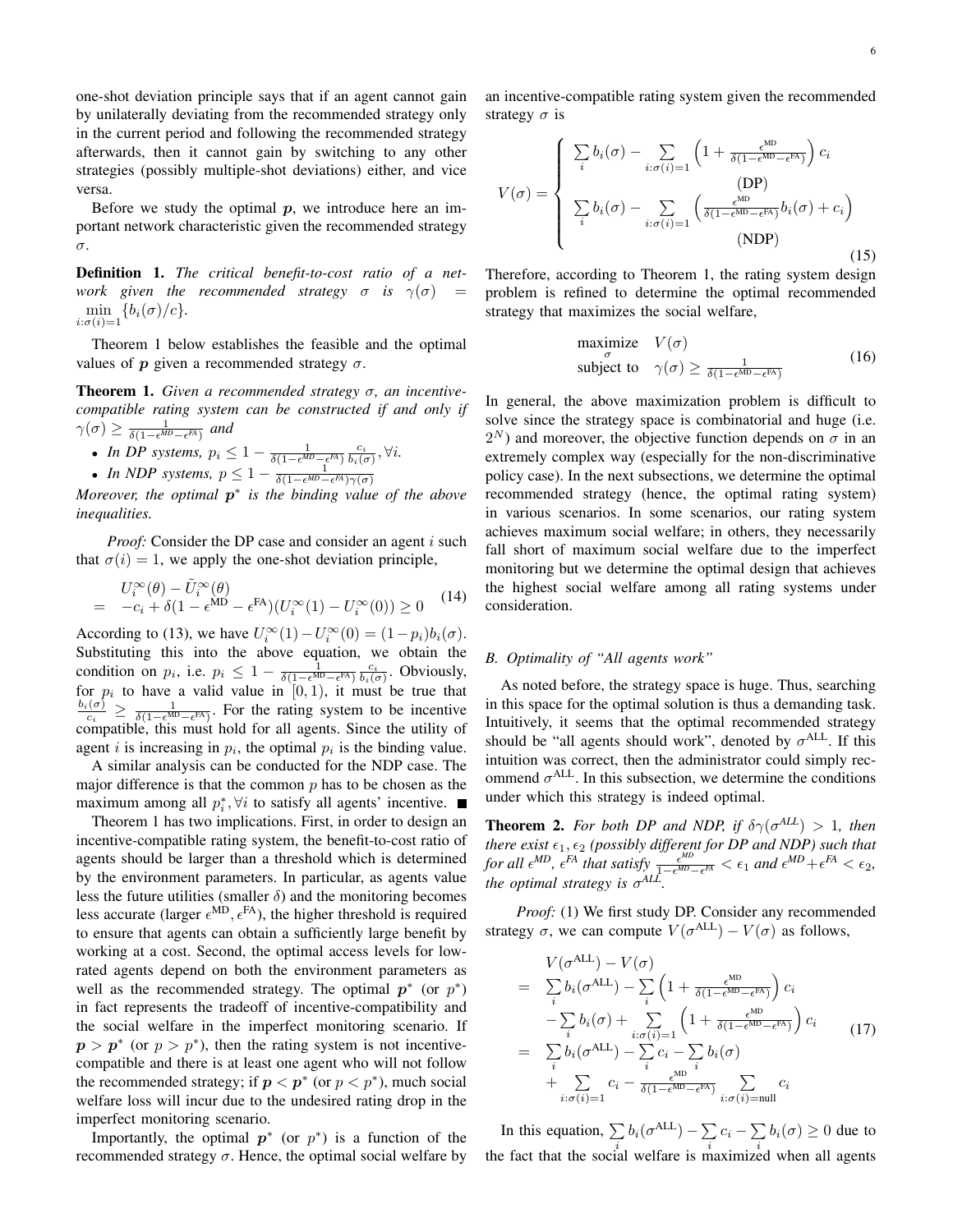work. Therefore, there must exist a value  $\epsilon_{\sigma}$  such that if

$$
\frac{\epsilon^{\text{MD}}}{1 - \epsilon^{\text{MD}} - \epsilon^{\text{FA}}} < \epsilon_{\sigma} \triangleq \delta \frac{\sum\limits_{i} b_{i}(\sigma^{\text{ALL}}) - \sum\limits_{i} c_{i} - \sum\limits_{i} b_{i}(\sigma)}{\sum\limits_{i:\sigma(i) = \text{null}} c_{i}} \tag{18}
$$

then  $V(\sigma^{\text{ALL}}) - V(\sigma) \ge 0$  holds. Since the recommended strategy space is finite, there must exists an value  $\epsilon_1 = \min_{\sigma \neq \sigma^{\text{ALL}}} \epsilon_\sigma$ such that  $\sigma^{\text{ALL}}$  maximizes the achievable social welfare.

(2) We then study the non-discriminative policy. Consider any recommended strategy  $\sigma$ , we compute  $V(\sigma^{\text{ALL}}) - V(\sigma)$ as follows,

$$
V(\sigma^{ALL}) - V(\sigma)
$$
\n
$$
= \sum_{i} b_{i}(\sigma^{ALL}) - \sum_{i} \left( \frac{\epsilon^{MD}}{\delta(1 - \epsilon^{MD} - \epsilon^{FA})\gamma(\sigma^{ALL})} b_{i}(\sigma^{ALL}) + c_{i} \right)
$$
\n
$$
- \sum_{i} b_{i}(\sigma) + \sum_{i:\sigma(i)=1} \left( \frac{\epsilon^{MD}}{\delta(1 - \epsilon^{MD} - \epsilon^{FA})\gamma(\sigma)} b_{i}(\sigma) + c_{i} \right)
$$
\n
$$
= \sum_{i} b_{i}(\sigma^{ALL}) - \sum_{i} c_{i} - \sum_{i} b_{i}(\sigma) + \sum_{i:\sigma(i)=1} c_{i}
$$
\n
$$
- \frac{\epsilon^{MD}}{\delta(1 - \epsilon^{MD} - \epsilon^{FA})} \left( \sum_{i} \frac{b_{i}(\sigma^{ALL})}{\gamma(\sigma^{ALL})} - \sum_{i:\sigma(i)=1} \frac{b_{i}(\sigma)}{\gamma(\sigma)} \right)
$$
\n(19)

In the above equation,  $\sum_{i} b_i(\sigma^{\text{ALL}}) - \sum_{i}$  $\sum_{i} c_i - \sum_{i}$  $\sum_i b_i(\sigma) +$ ∑  $\sum_{i:\sigma(i)=1} c_i \geq 0$ . If  $\sum_i$  $\frac{b_i(\sigma^{\text{ALL}})}{\gamma(\sigma^{\text{ALL}})}$  *−* ∑  $i:\sigma(i)=1$  $\frac{b_i(\sigma)}{\gamma(\sigma)} \leq 0$ , then  $V(\sigma^{\text{ALL}}) - V(\sigma) \geq 0$  trivially holds regardless of the monitoring errors. If  $\sum_i$  $\frac{b_i(\sigma^{\mathrm{ALL}})}{\gamma(\sigma^{\mathrm{ALL}})} - \sum$  $i:\sigma(i)=1$  $\frac{b_i(\sigma)}{\gamma(\sigma)} > 0$ , then there must exist an  $\epsilon_{\sigma}$  such that if

$$
\frac{\epsilon^{\text{MD}}}{1 - \epsilon^{\text{MD}} - \epsilon^{\text{FA}}} < \epsilon_{\sigma} \triangleq \delta^{\frac{\sum b_i(\sigma^{\text{ALL}}) - \sum i c_i - \sum b_i(\sigma) + \sum j \cdot \sigma(i) = 1}{\sum i \ \gamma(\sigma^{\text{ALL}}) - \sum i \cdot \sigma(i) = 1} \frac{b_i(\sigma)}{\gamma(\sigma)} \tag{20}
$$

then  $V(\sigma^{\text{ALL}}) - V(\sigma) \geq 0$  holds. Since the recommended strategy space is finite, there must exists an value  $\epsilon_1 = \min_{\sigma} \epsilon_{\sigma}$  $\sigma \neq \sigma^{\text{Al}}$ such that  $\sigma^{\text{ALL}}$  maximizes the achievable social welfare.

Note that we have not yet considered the constraint in (16). However it is easy to see that if  $\delta \gamma (\sigma^{\text{ALL}}) > 1$  and if we let  $\epsilon^{\text{MD}} + \epsilon^{\text{FA}} \leq 1 - \frac{1}{\delta \gamma (\sigma^{\text{ALL}})} \triangleq \epsilon_2$ , then we ensure that  $\sigma^{\text{ALL}}$  is an incentive compatible strategy. This proves the theorem.

Theorem 2 is an important result regarding the optimality of "efficient working". It states that if monitoring errors are sufficiently small, then the optimal recommended strategy is *σ* ALL. Therefore, the administrator can simply adopt a strategy that recommends "work" to all agents. We note that Theorem 2 is not as straightforward as it may appear because it provides a much stronger result than the intuitive asymptotic optimality of  $\sigma^{\text{ALL}}$  as  $\epsilon^{\text{MD}} \to 0$  and  $\epsilon^{\text{FA}} \to 0$ . Instead, it states that there exists a continuous non-degenerate interval of  $\epsilon^{\text{MD}}$  and  $\epsilon^{\text{FA}}$ such that  $\sigma^{\text{ALL}}$  is indeed the optimal recommended strategy.

## *C. Determining the optimal strategy*

We have shown that when monitoring is sufficiently perfect, recommending "work" to all agents is optimal. In general, it is difficult to construct the optimal recommended strategy for arbitrary networks. Since the strategy space is huge (i.e.  $2^N$ ), relying on exhaustive search thus is extremely time-consuming (i.e.  $O(2^N)$ ). In this subsection, we propose efficient algorithms, namely the Iterative Deletion (ID) algorithms, to determine a "good" recommended strategy whose complexity is  $O(N)$ . We note that the ID algorithm may not be able to find the global optimal strategy in all cases but we prove that under certain conditions that the strategy determined by ID algorithm corresponds to the optimal strategy. Nevertheless, our simulations show that the ID algorithm performs extremely well - it finds the optimal rating system in almost all cases. We present the ID algorithm below.

| <b>Algorithm</b> Iterative Deletion Algorithm                                                                |      |
|--------------------------------------------------------------------------------------------------------------|------|
| <i>Input:</i> N, G, $b_{ij}$ , $\forall i, j$ and $c_i$ , $\forall i$ .                                      |      |
| <i>Output</i> : The optimal rating system $\pi^* = (\sigma^*, \mathbf{p}^*)$                                 |      |
| $t=1, \sigma^t=\sigma^{\text{ALL}}.$                                                                         |      |
| while $\sigma^t(i) \neq \text{null}$ for some <i>i</i> do                                                    |      |
| Compute $\gamma(\sigma^t)$                                                                                   |      |
| if $\gamma(\sigma^t) \geq \frac{1}{\delta(1-\epsilon^{MD}-\epsilon^{FA})}$ then                              |      |
| Compute $V(\sigma^t)$                                                                                        |      |
| else $V(\sigma^t)=0$                                                                                         |      |
| end if                                                                                                       |      |
| Set $i^* \leftarrow \arg \min_{i: \sigma^t(i)=1} \frac{b_i(\sigma^t)}{c_i}$                                  |      |
| Construct new $\sigma^{t+1}$ to be                                                                           |      |
| $\sigma^{t+1}(i) = \begin{cases} \sigma^t(i), \text{if } i \neq i^* \\ \text{null, if } i = i^* \end{cases}$ | (21) |
| end while                                                                                                    |      |
| Let $\sigma^* = \arg \max_t V(\sigma^t)$ and $p = p(\sigma^*)$ .                                             |      |

The main idea of the ID algorithm is that we iteratively try to use a milder punishment by being tolerant of the shirking behavior of the agents with the least benefit-to-cost ratio in the last iteration. Since using a milder punishment can reduce the social welfare loss caused by the undesired rating drop in the imperfect monitoring scenario, the social welfare may be improved. Since at most *N* strategies are visited, the complexity of the ID algorithm is  $O(N)$ . In Theorem 3, we prove that the resulting strategy by running the ID algorithm is the optimal strategy when certain conditions hold, for both discriminative and non-discriminative policies.

**Theorem 3.** *For both DP and NDP, there exists*  $\epsilon_3$  *(possibly different for DP and NDP) such that for all ϵ MD, ϵFA that satisfy ϵ MD* 1*−ϵMD−ϵ FA < ϵ*3*, the strategy determined by the ID algorithm is optimal.*

Before we prove Theorem 3, we present and prove a technical lemma.

**Lemma 1.** *(1) For DP, there exists*  $\epsilon_3$  *such that for all*  $\epsilon^{MD}$ ,  $\epsilon^{FA}$ *that satisfy*  $\frac{\epsilon^{MD}}{1 - \epsilon^{MD}}$  $\frac{\epsilon^{mD}}{1-\epsilon^{MD}-\epsilon^{FA}}$  <  $\epsilon_3$ , then  $\forall \sigma_1 \succ \sigma_2$ ,  $V(\sigma_1) > V(\sigma_2)$ .

*(2) For NDP, there exists*  $\epsilon_3$  *such that for all*  $\epsilon^{MD}$ ,  $\epsilon^{FA}$  *that satisfy*  $\frac{\epsilon^{MD}}{1-\epsilon^{MD}}$  $\frac{e^{i\theta D}}{1-e^{iM}-e^{FA}}$  <  $\epsilon_3$ , then  $\forall \sigma_1 \succ \sigma_2$ , if  $\gamma(\sigma_1) > \gamma(\sigma_2)$ , *then*  $V(\sigma_1) > V(\sigma_2)$ *.* 

*Proof:* (1) Consider any  $\sigma_1 \succ \sigma_2$ , we can compute the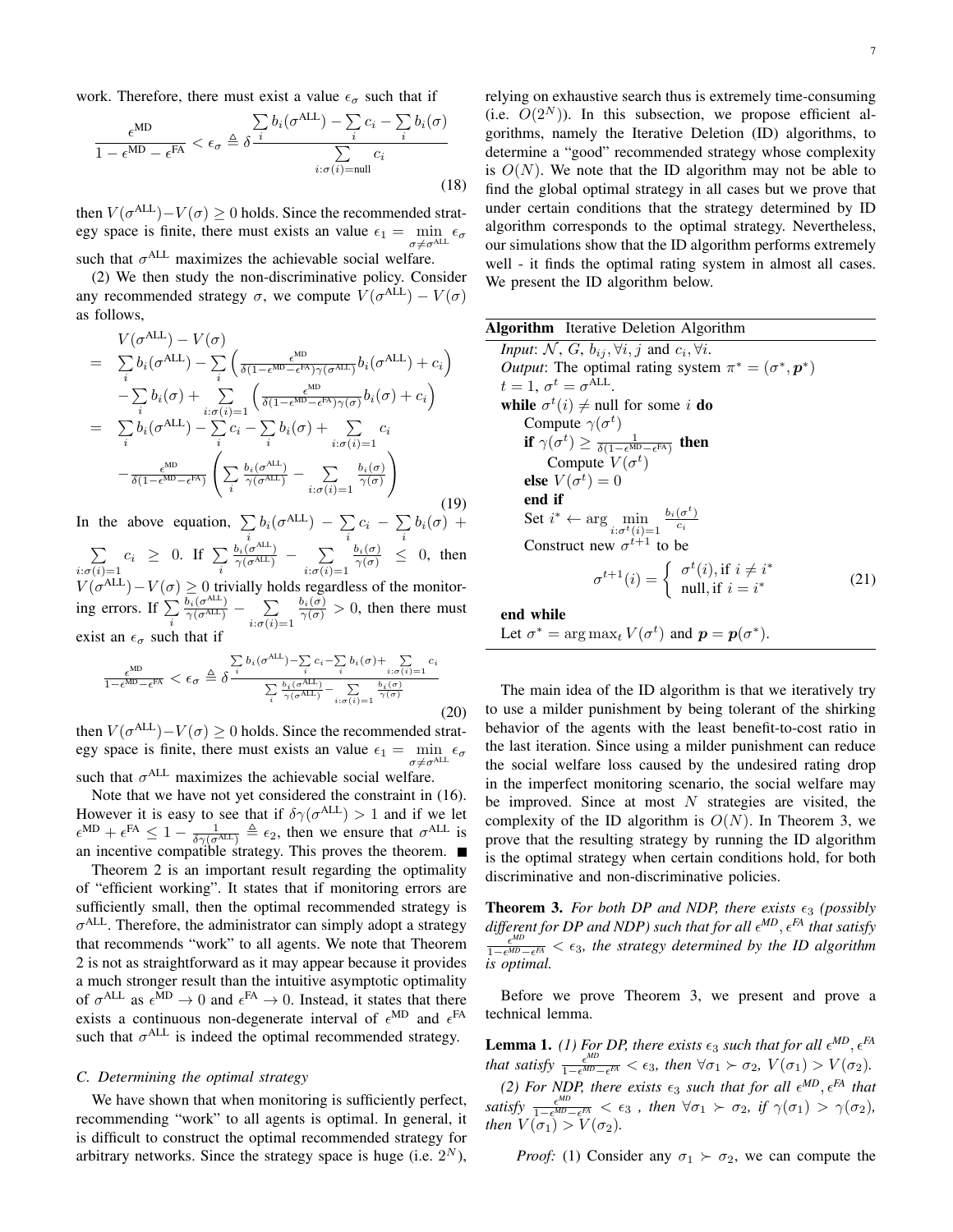difference  $V(\sigma_1) - V(\sigma_2)$  to be

$$
V(\sigma_1) - V(\sigma_2) = \sum_{i:\sigma_1(i)=1,\sigma_2(i)=\text{null}} \left( \sum_j b_{ji} - \left( 1 + \frac{\epsilon^{\text{MD}}}{\delta(1-\epsilon^{\text{MD}}-\epsilon^{\text{FA}})} \right) c_i \right)
$$
(22)

Hence, if

$$
\frac{\epsilon^{\text{MD}}}{1 - \epsilon^{\text{MD}} - \epsilon^{\text{FA}}} < \epsilon_3 \triangleq \delta \frac{\sum_j b_{ji} - c_i}{c_i} \tag{23}
$$

then  $V(\sigma_1) - V(\sigma_2) \geq 0$ .

(2) Consider any  $\sigma_1 \succ \sigma_2$ , we can compute the difference  $V(\sigma_1) - V(\sigma_2)$  to be

$$
V(\sigma_1) - V(\sigma_2) =
$$
  
\n
$$
\sum_{i} b_i(\sigma_1) - \sum_{i:\sigma_1(i)=1} c_i - \sum_{i} b_i(\sigma_2) + \sum_{i:\sigma_2(i)=1} c_i
$$
  
\n
$$
-\frac{\epsilon^{ND}}{\delta(1 - \epsilon^{ND} - \epsilon^{FX})} \left( \sum_{i:\sigma_1(i)=1} \frac{b_i(\sigma_1)}{\gamma(\sigma_1)} - \sum_{i:\sigma_2(i)=1} \frac{b_i(\sigma_2)}{\gamma(\sigma_2)} \right)
$$
  
\n
$$
> \sum_{i} b_i(\sigma_1) - \sum_{i:\sigma_1(i)=1} c_i - \sum_{i} b_i(\sigma_2) + \sum_{i:\sigma_2(i)=1} c_i
$$
  
\n
$$
-\frac{\epsilon^{MD}}{\delta(1 - \epsilon^{MD} - \epsilon^{FX})\gamma(\sigma_1)} \left( \sum_{i:\sigma_1(i)=1} b_i(\sigma_1) - \sum_{i:\sigma_2(i)=1} b_i(\sigma_2) \right)
$$
(24)

The last inequality is due to  $\gamma(\sigma_1) > \gamma(\sigma_2)$ . Because  $a^* = 1$ is optimal we have  $\sum_{i} b_i(\sigma_1) - \sum_{i: \sigma_1(i)}$ *c<sup>i</sup> −* ∑  $\sum_i b_i(\sigma_2)$  +

 $i:\sigma_1(i)=1$ ∑  $i:\sigma_2(i)=1$  $c_i \geq 0$ . Moreover, because  $\sigma_1 \succ \sigma_2$ ,  $\sum$  $i:\sigma_1(i)=1$  $b_i(\sigma_1)$ − ∑  $i:\sigma_2(i)=1$  $b_i(\sigma_2) > 0$ . Therefore, there must exist  $\epsilon_3$  small enough such that  $V(\sigma_1) - V(\sigma_2) > 0$ . Since the space of ordered strategy pair is finite, we let  $\epsilon_3 = \min_{\sigma_1 \succ \sigma_2} \epsilon_{\sigma_1, \sigma_2}$ . This proves the second part of this lemma.

Now we are ready to prove Theorem 3.

*proof of Theorem 3:* (1) We prove for the discriminative policy first. Without loss of generality, we assume that, in each iteration, exactly one agent is deleted. We further relabel the indices of the agents according to the deletion sequence. Therefore  $\sigma^t$  recommends "work" to agents  $\{t, ..., N\}$ .

Now consider any strategy *σ ′* that does not emerge on the iteration path. Let  $j$  be the smallest agent index (after relabeling as above) such that  $\sigma'(j) = 1$ . It is easy to see that  $\sigma' \prec \sigma^j$ . Therefore, for all *i*, we have  $b_i(\sigma') \leq b_i(\sigma^j)$ . Hence, if  $\sigma'$  is incentive-compatible, then  $\sigma^j$  is also incentivecompatible. Moreover, the difference  $V(\sigma^j) - V(\sigma')$  satisfies

$$
V(\sigma^j) - V(\sigma') \ge \sum_{i:\sigma^j(i)=1,\sigma'(i)=\text{null}} \left( \sum_k b_{ki} - c_i - \frac{\epsilon^{\text{MD}}}{\delta(1-\epsilon^{\text{MD}}-\epsilon^{\text{FA}})} c_i \right)
$$
(25)

According to Lemma 1,  $V(\sigma^j) - V(\sigma') \geq 0$ . Since  $\sigma'$  is arbitrary, we now conclude that the optimal  $\sigma$  must be among the strategies emerging on the iteration path.

(2) We then prove for the non-discriminative policy. Similarly, without loss of generality, we assume that, in each iteration, exactly one agent is deleted. We further relabel the indices of the agents according to the deletion sequence. Therefore  $\sigma^t$ recommends "work" to agents *{t, ..., N}*. Moreover, among all *N* strategies emerging on the iteration path, let  $\sigma^{t_1},...,\sigma^{t_N}$ , Г

where  $t_1$  < ... <  $t_N$ , be the set of strategies such that  $\gamma(\sigma^{t_m}) > \gamma(\sigma^1)$ . Note that  $\sigma^1 = \sigma^{ALL}$ .

Now consider any strategy *σ ′* that does not emerge on the iteration path. Let  $j$  be the smallest agent index (after relabeling as above) such that  $\sigma'(j) = 1$ . We discuss two possibilities below.

First, suppose there exists  $t_m = j$ . Then it must be  $\sigma' \prec$  $\sigma^{t_m}$  and  $\gamma(\sigma') \leq \gamma(\sigma^{t_m})$ . According to Lemma 1 part 2,  $V(\sigma') < V(\sigma^{t_m})$ . Note that if  $\sigma'$  is incentive-compatible then  $\sigma^{t_m}$  is also incentive-compatible.

Second, suppose there does not exist  $t_m = j$ . In this case, *γ*(*σ'*)  $\langle \gamma \sigma^j \rangle$   $\langle \gamma \sigma^1 \rangle$ . Moreover,  $\sigma' \prec \sigma^1$ . According to Lemma 1 part 2,  $V(\sigma') < V(\sigma^1)$ . Note that if  $\sigma'$  is incentivecompatible then  $\sigma^1$  is also incentive-compatible.

Since  $\sigma'$  is arbitrary, we now conclude that the optimal  $\sigma$ must be among the strategies emerging on the iteration path.

# *D. When is "shirking" efficient?*

In this subsection, we study the impact of network topology on the optimal design, assuming that the administrator adopts a non-discriminative policy and the benefits and costs are identical for all agents, i.e.  $b_{ij} = b, \forall i, j : g_{ij} = 1$  and  $c_i = c, \forall i$ . Therefore, the benefit that an agent can obtain only depends on the number of neighbors that it connects with. We are interested in determining the network connectivity conditions under which shirking becomes more "efficient" than working. We show this by studying a particular network topology - the "core-periphery" topology. "Core-periphery" topology plays an important role in networking research since a lot of social networks exhibit this topology or consists of many "core-periphery" components [30]. We first give a formal definition of the "core-periphery" topology.

Definition 2. *In a core-periphery topology, agents are divided into two sets: a core set and a periphery set. The connectivity satisfies: (1) every agent in the periphery set connects to some agents in the core set; (2) every agent in the core set connects to some other agents in the core set; (3) there is no edge between any two agents in the periphery set.*

Assume that there are *K* core agents, each connecting to  $K_1 \leq K$  other core agents, and *LK* periphery agents, each connecting to  $K_2 < K_1$  core agents. Hence, *L* represents the density of the periphery agents. We denote the strategy that recommends "work" to only the core agents by  $\sigma^{\text{CORE}}$ .

**Proposition 1.** If  $bK_2\delta(1 - \epsilon^{MD} - \epsilon^{FA}) > c\epsilon^{MD}$ , then there *exists Lmin such that*

- *for all*  $L \le L_{min}$ *, the optimal strategy is*  $\sigma^{CORE}$ *.*
- *for all*  $L > L_{min}$ *, the optimal strategy is*  $\sigma^{ALL}$ *.*

*Proof:* To simplify notations, let  $\alpha = \frac{ce^{MD}}{\delta(1 - e^{MD})}$  $\frac{c\epsilon^{mB}}{\delta(1-\epsilon^{MD}-\epsilon^{FA})}$ . The social welfare of  $\sigma^{\text{ALL}}$  is

$$
V(\sigma^{ALL}) = Kb(K_1 + LK_2) + LKbK_2
$$
  

$$
-\frac{\alpha}{bK_2}(Kb(K_1 + LK_2) + LKbK_2 + (1 + L)Kc)
$$
 (26)

The social welfare of  $\sigma^{\text{CORE}}$  is

$$
V(\sigma^{\text{CORE}}) = KbK_1 + LKbK_2 - \frac{\alpha}{bK_1}(KbK_1 + Kc) \quad (27)
$$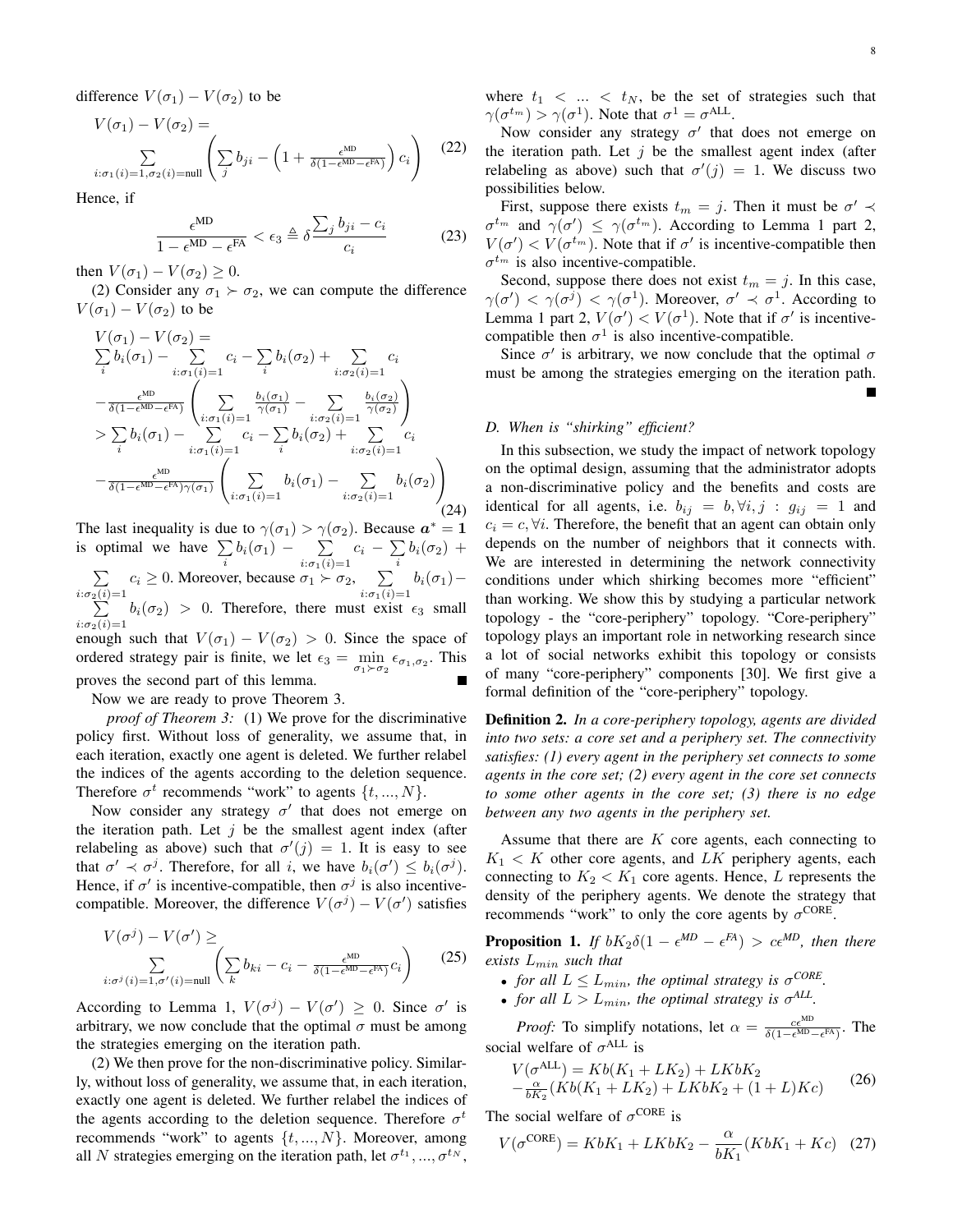

Fig. 2. Optimal recommended strategies under various scenarios.

Their difference  $V(\sigma^{ALL}) - V(\sigma^{CORE})$  is

$$
K\left((bK_1 - \alpha - \frac{\alpha}{bK_2}c)L - \alpha(\frac{K_1}{K_2} - 1)(1 + \frac{c}{bK_1})\right) (28)
$$

If  $bK_1 - \alpha - \frac{\alpha}{bK_2}c \leq 0$ , then  $V(\sigma^{\text{ALL}}) - V(\sigma^{\text{CORE}}) < 0$ for all *L*. In this case, we let  $L_{min} = \infty$ . If  $bK_1 - \alpha$  $\frac{\alpha}{bK_2}c > 0$ , then there must exist a  $L_{min} < \infty$  such that  $\forall L <$  $L_{min}$ ,  $V(\sigma^{\text{ALL}}) - V(\sigma^{\text{CORE}}) < 0$  and  $\forall L \ge L_{min}$ ,  $V(\sigma^{\text{ALL}}) V(\sigma^{\text{CORE}}) \geq 0$ . This completes the proof.

Proposition 1 shows that shirking can also become more "efficient" than working in some scenarios. This is because in order to incentivize all agents (in particular, the periphery agents) to work, a very strong punishment needs to be imposed. However, in the imperfect monitoring scenario, strong punishment causes much undesired social welfare loss, thereby reducing the social welfare. When the density of periphery agents is small, this social welfare loss outweighs the social welfare contribution of the periphery agents and hence, higher social welfare can be achieved by allowing the shirking behavior of the periphery agents. We note that "efficient" shirking can only emerge in networks where agents are heterogeneous. In networks where agents are homogeneous, agents' incentives are either satisfied or not satisfied at the same time. Hence, "shirking" requires all agents to shirk at the same time so it is inefficient in any case. The "efficient" shirking effect causes a fairness problem between a core agent and its connected periphery agents in the sense that only the core agent works while the periphery agents shirk. One way to address this fairness issue is for the rating system to adopt a discriminative policy that uses different punishment levels for core and periphery agents. Specifically, to incentivize the periphery agents to work, a stronger punishment is used for the periphery agents than the core agents since periphery agents are more difficult to be incentivized.

# VI. SIMULATION RESULTS

In this section, we provide numerical results to illustrate the efficacy of our proposed rating system. We focus on only the non-discriminative policies (i.e. common punishment for all agents) to avoid redundant results and due to the fact that non-discriminative policies are easier to implement in practice.

# *A. Efficient Working versus Efficient Shirking*

First we study when the optimal scheme requires less productive agents to shirk. We simulate the core-periphery networks studied in Section V.D and show how the monitoring accuracy and the network connectivity influence the resulting optimal rating system design. In this set of simulations, we fix  $K = 50$ ,  $K_1 = 40$ ,  $\epsilon^{FA} = 0.05$ ,  $\delta = 0.99$ ,  $b = 2$  and  $c = 1$ . We vary the miss detection error probability  $\epsilon^{MD}$ , the periphery degree *K*<sup>2</sup> and the density of periphery agents *L*. Figure 2 shows the optimal strategy for various values of  $\epsilon^{MD}$ and *L*. As predicted by Proposition 1, for a fixed  $\epsilon^{\text{MD}}$  and  $K_2$ , there is a cutoff value of *L* above which the optimal strategy is that all agents work and below which the optimal strategy is that only core agents work. This is because as there are more periphery agents in the network, their contribution to the social welfare becomes more significant. Therefore, the optimal strategy should incentivize all agents to work. For a fixed  $K_2$ , this cutoff value increases with  $\epsilon^{MD}$ , suggesting that the impact of undesired rating drop due to imperfect monitoring on the social welfare becomes more significant. Therefore, it is better to use a milder punishment by allowing periphery agents to shirk. For a fixed  $\epsilon^{\text{MD}}$ , the cutoff value of *L* decreases with  $K_2$ . Since  $K_2$  represents the productivity of periphery agents, this suggests that if agents become more productive, "work" should be recommended to them because their contribution to the social welfare dominates over the social welfare loss caused by the undesired punishment.

#### *B. Effectiveness of the ID algorithm*

Next, we study the effectiveness of the propose ID algorithm. First we provide an example to illustrate how the ID algorithm works. We consider a network with  $N = 6$  agents on



Fig. 3. An illustrative information sharing network.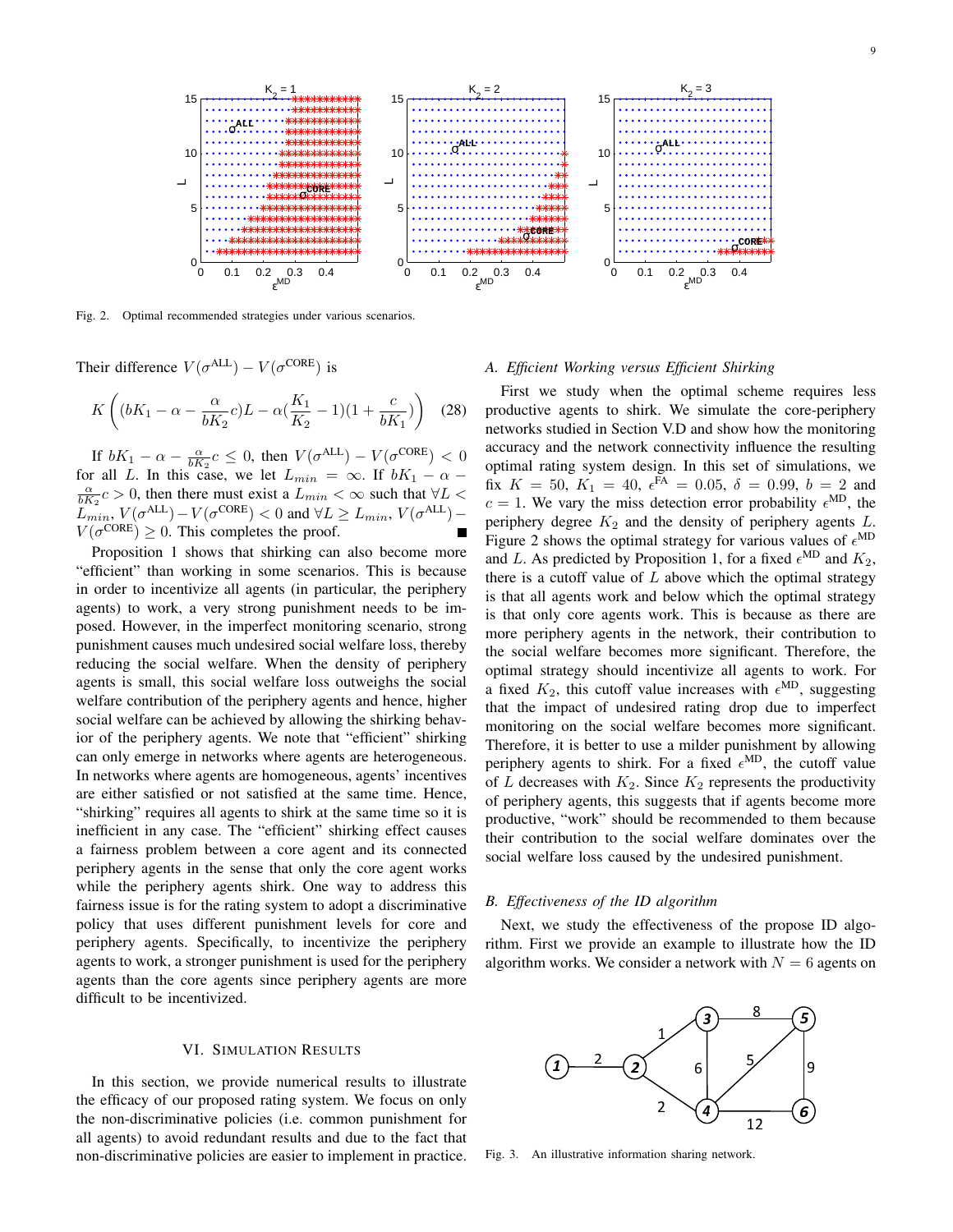the topology shown in Figure 3. For illustrative purposes, the costs for all agents are the same, i.e.  $c_i = 1$ ,  $\forall i$  and the benefits between connected agents are symmetric, i.e.  $b_{ij} = b_{ji}$ . The exact values of benefits are shown on the edges in the figure. The discount factor is  $\delta = 0.9$ . We perform the ID algorithm for the monitoring error probabilities being  $\epsilon^{\text{MD}} = 0.1$  and  $\epsilon^{\text{MD}} = 0.3.$ 

The recommended strategies emerging on the algorithm path and their corresponding social welfare are reported in Table II. The emerging recommended strategies are the same for both cases since the deletion process does not depend on the monitoring errors. However, the optimal social welfare is different for different strategies and for different error probabilities. For  $\epsilon^{\text{MD}} = 0.1$ , the optimal recommended strategy recommends "work" to agents 2, 3, 4, 5, 6. For  $\epsilon^{MD} = 0.3$ , the optimal recommended strategy recommends "work" to agents 3, 4, 5, 6. As we can see, when the monitoring error probability is large, allowing some agents to shirk significantly outperforms the strategy that recommends "work" to all agents.

We further evaluate the performance of the ID algorithm for random graphs. In this set of simulations, we consider a random network of  $N = 10$  agents (we use a small number of agents in order to enable the exhaustive search approach for comparison purpose). The network is constructed in the following way: each agent *i* is associated with a value  $q_i = i^{-0.2}$ ; agent *i* and agent *j* are connected with each other with probability  $q_i q_j$ . We fix  $b = 1.5$ ,  $c = 1$ ,  $\delta = 0.99$ and  $\epsilon^{FA} = 0$ . We vary  $\epsilon^{MD}$  to investigate its impact on the resulting optimal rating system. Figure 4 illustrates the optimal social welfare when agents are compliant, the social welfare by adopting the optimal rating systems determined by exhaustive search, the ID algorithm and simply recommending "work" to all agents. Each simulation result is obtained by averaging the social welfare of 500 randomly generated networks. This simulation has several implications:

- *•* The social welfare achieved by the rating system decreases with the increase of the monitoring error. This is because imperfect monitoring inevitably introduces undesired rating drop which leads to social welfare loss.
- *•* Even though we prove (in Theorem 3) the optimality of the ID algorithm only under certain conditions, the ID algorithm actually is able to find the optimal rating system in almost all scenarios. We note again that the complexity of the exhaustive search is  $O(2^N)$  while the complexity of the ID algorithm is significantly lower, i.e *O*(*N*).
- *•* As predicted by Theorem 2, the simple rating system design  $\sigma^{\text{ALL}}$  which recommends "work" to all agents is optimal when the monitoring is sufficiently accurate (in the simulated networks, at least for  $\epsilon^{\text{MD}} < 0.05$ ). However,  $\sigma$ <sup>ALL</sup> can be very inefficient when the monitoring error is large. There are two forces that lead to this result. First, in order to incentivize less-productive agents to work, a strong punishment is required and hence, much social welfare is induced by undesired rating drop. Second, when the monitoring error is high, even the strongest punishment (i.e.  $p = 0$ ) may not be able to sustain the incentive-compatibility of  $\sigma^{\text{ALL}}$ .

TABLE II RECOMMENDED STRATEGIES AND THEIR SOCIAL WELFARE EMERGING ON THE ALGORITHM PATH.

| t              |                | $\overline{2}$ | 3             | 4    | 5             | 6  | $V(\sigma$<br>$(\epsilon^{AD}$<br>$= 0.1$ ) | $V(\sigma$<br>( $\epsilon^{MD}$<br>$= 0.3$ ) |
|----------------|----------------|----------------|---------------|------|---------------|----|---------------------------------------------|----------------------------------------------|
| 1              | $\overline{2}$ | 5              | 15            | 25   | $^{22}$       | 21 | 78.44                                       | 62.57                                        |
| $\overline{2}$ | $\sim$ $\sim$  | 3              | 15            | 25   | 22            | 21 | 79.46                                       | 69.35                                        |
| 3              | $\sim$ $\sim$  | $\sim$ $\sim$  | 14            | 23   | $^{22}$       | 21 | 78.29                                       | 76.28                                        |
| 4              | $ -$           | $\sim$ $\sim$  | $\sim$ $\sim$ | 17   | 14            | 21 | 64.54                                       | 63.23                                        |
| 5              | $ -$           | $\sim$ $\sim$  | $\sim$ $\sim$ | 12   | $\sim$ $\sim$ | 12 | 43.75                                       | 43.04                                        |
| 6              | $\sim$ $\sim$  | $\sim$ $\sim$  | $\sim$ $\sim$ | $ -$ | $ -$          | 0  | $\bf{0}$                                    | 0                                            |



Fig. 4. Performance of the ID algorithm.

#### *C. Comparison with other incentive mechanisms*

In this experiment, we compare the performance of the proposed rating system with two benchmark incentive mechanisms, i.e. the widely-studied Grim-Trigger strategy (e.g. [29]) and Tit-for-Tat strategy (e.g. [8]). In the deployment under consideration, these strategies are described below:

- *• Grim-Trigger strategy*: If an agent is observed to be not working in a period, the network administrator permanently blocks it from accessing the network (hence, it does not have access to its neighbors' information in all following periods).
- *• Tit-for-Tat strategy*: If an agent is observed to be not working in a period, the network administrator blocks it from accessing to its neighbors' content in the next period. If an agent is observed to be working in a period, the network administrator grants it full access to its neighbors' information in the next period.

Figure 5 shows the social welfare achieved by these two benchmark schemes and our proposed rating system for  $N =$ 30*,* 40*,* 50 and various miss detection error probabilities. In each simulation, a random graph is generated in a similar manner as in Section VI.B. We fix parameters to be  $b_0 = 1.5$ ,  $c = 1$ ,  $\delta = 0.99$ ,  $\epsilon^{FA} = 0$ . Each point of the curve is obtained by running 500 simulations. As we can see, Trigger strategy only achieves efficiency when the monitoring is perfect. In the imperfect monitoring scenario ( $\epsilon^{\text{MD}} > 0$ ), all agents will eventually be blocked from the network, leading to the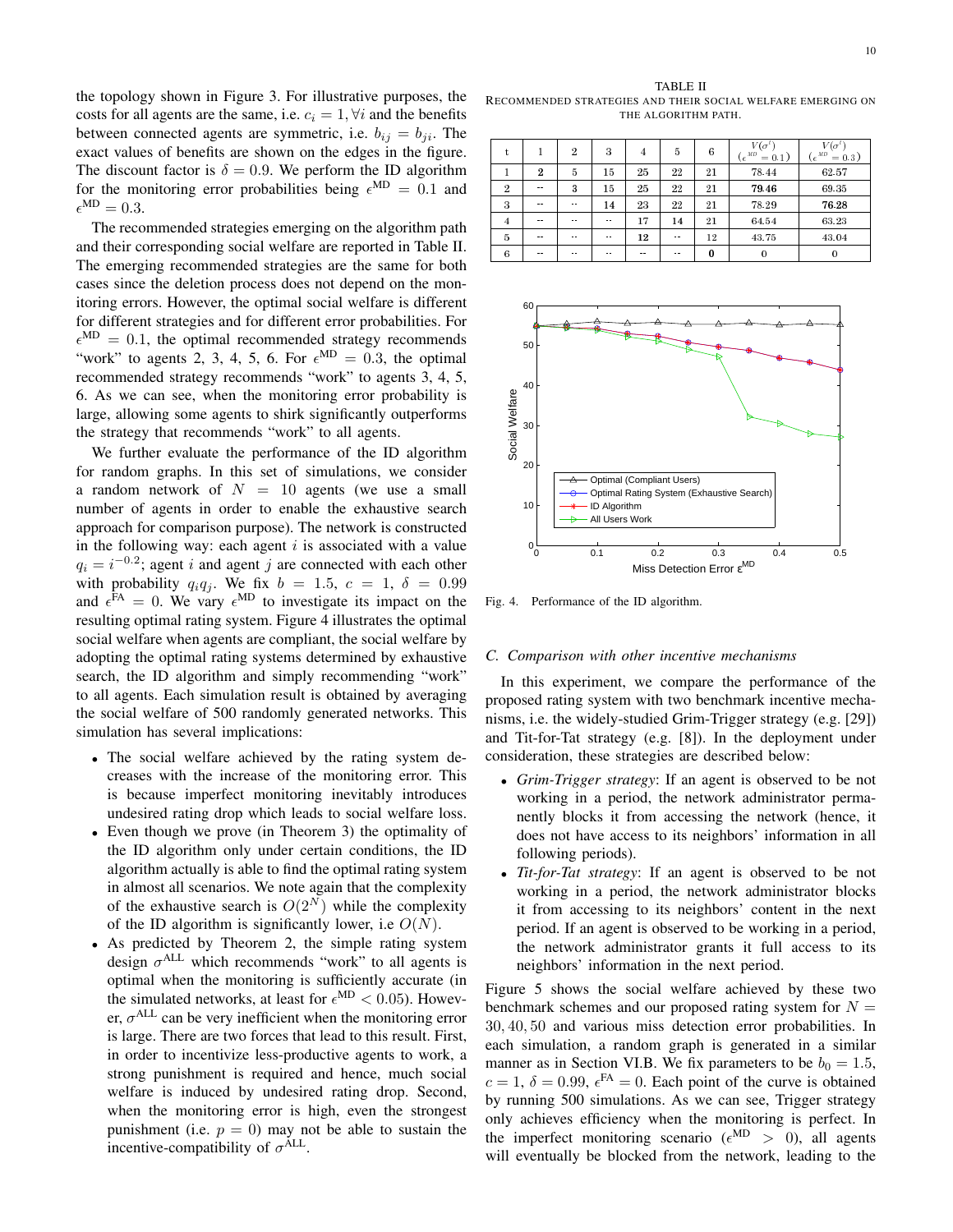TABLE III PERFORMANCE IMPROVEMENT AGAINST TFT FOR VARIOUS NETWORK SIZES.  $(\% )$ 

|                   | 100   | 200   | 300   | 400   | 500   |
|-------------------|-------|-------|-------|-------|-------|
| MD<br>$= 0.1$     | 7.06  | 7.10  | 7.11  | 7.12  | 7.13  |
| $\_MD$<br>$= 0.2$ | 15.18 | 15.28 | 15.31 | 15.33 | 15.34 |
| MD<br>$= 0.3$     | 24.58 | 24.78 | 24.85 | 24.89 | 24.91 |

network collapse. Tit-for-Tat strategy is less vulnerable to monitoring errors. However, because 1) the punishment to the agents when they are observed to be not working is not tailored to the specific network and monitoring environment and 2) incentivizing all agents may not even be possible, Titfor-Tat strategy induces much social welfare loss when the monitoring error becomes large. Instead, our rating system is able to use the "correct" punishment tailored to the specific network structure as well as the monitoring environment and recommend "work" to only the "correct" agents and hence, it achieves high social welfare even when the monitoring error is large. Our simulations indicate a performance improvement up to 80% against the Tit-for-Tat strategy by the proposed optimal rating system design.

Next we discuss the communication overhead of the proposed rating system. After each interaction, agents report the observed actions of all their neighbors to the network administrator who will synthesize this knowledge to compute the agents' next period ratings. Specifically, each agent *i* sends one message (i.e. a vector of size  $\sum_{j} g_{ij}$ ) about the observed actions of its neighbors which is to the network administrator. The total number of messages sent from agents to the network administrator is *N* since there are *N* agents. Based on these messages, the administrator updates each agent's rating and then informs each agent of its own rating and neighbors' ratings of the next period. For agent *i*, the message sent by the administrator is a vector of size  $\sum_{j} g_{ij} + 1$ . This requires another *N* message exchanges since there are *N* agents. Therefore, the total number of messages exchanged in one period is 2*N* (note that a message is a vector). The benchmark schemes (i.e. Grim-Trigger strategy and Tit-for-Tat strategy) can be implemented in a fully decentralized way, requiring no information exchange/communication overheads among agents. However, the communication overhead of the control messages of our proposed rating system is negligible compared to the information/traffic exchanged among agents when they exchange services. With only limited message exchanges, our proposed scheme can achieve significantly better performance than the benchmark schemes.

Finally, we study the scalability of the proposed rating system in terms of the network size. The performance improvement (in %) against the Tit-for-Tat scheme is reported in Table III. As we can see, the proposed rating system scales with the network size and even improves slightly when the network becomes larger.

#### VII. CONCLUSION

In this paper, we studied how to design rating systems aimed at maximizing the social welfare of information sharing



Fig. 5. Performance comparison with Tit-for-Tat and Trigger strategies.

networks where agents are interconnected according to an exogenously determined topology. We showed that it is possible to exploit the ongoing nature of agents' interactions to design rating systems to incentivize agents to work (i.e. produce information) in order to improve the social welfare of the network. Our analysis showed that the imperfect monitoring and the agent's heterogeneity in terms of benefits and specific connectivity can strongly influence the agents' self-interested decisions and incentives. Surprisingly, in some scenarios, allowing a certain level of shirking behavior of agents can achieve even higher social welfare than incentivizing all agents to work. This significantly differs from existing works on ratings and social norms in which incentivizing all agents to work is always optimal.

In this paper, we assumed the existence of a central network administrator who operates the rating system. In many networks and systems, such as crowdsourcing, peer-to-peer, cybersecurity, a central agency tracking the reputation of agents does often exist in practice [31] and can be used to implement our proposed strategies. However, developing decentralized rating systems is important for many networks and systems that do not have such agencies or in which connecting with such agencies is prohibitively expensive. This is an important topic for future research.

#### **REFERENCES**

- [1] V. Krishnamurthy and H. V. Poor, "Social learning and bayesian games in multiagent signal processing: How do local and global decision makers interact?" *Signal Processing Magazine, IEEE*, vol. 30, no. 3, pp. 43–57, 2013.
- [2] F. S. Cattivelli and A. H. Sayed, "Modeling bird flight formations using diffusion adaptation," *Signal Processing, IEEE Transactions on*, vol. 59, no. 5, pp. 2038–2051, 2011.
- [3] A. Nedic and A. Ozdaglar, "Cooperative distributed multi-agent," *Convex Optimization in Signal Processing and Communications*, p. 340, 2010.
- [4] B. Q. Zhao, J. C. Lui, and D.-M. Chiu, "Analysis of adaptive incentive protocols for p2p networks," in *INFOCOM 2009, IEEE*. IEEE, 2009, pp. 325–333.
- [5] Y. Zhang, J. Park, and M. van der Schaar, "Rating protocols for online communities," *ACM Transactions on Economics and Computation*, 2013.